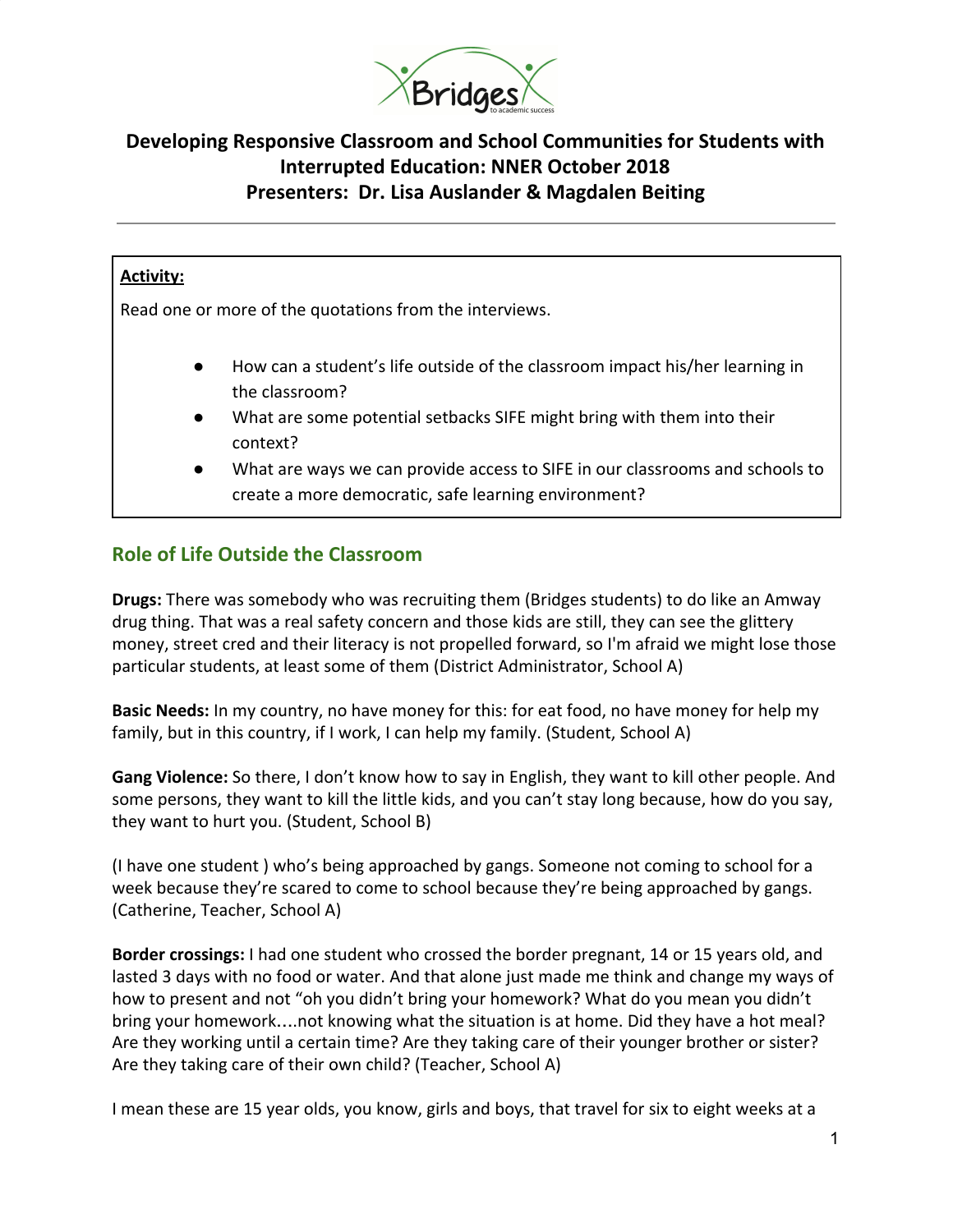

time, by foot, by bus through desert, swimming across the Rio Grande These are our kids. (Teacher, School A)

**Being Undocumented:** We have undocumented students in our school, some of them came into school without having an attorney, and so I worked to make sure that they had someone representing them when they had to go in. You know, undocumented students who are in detention centers have to go in to these mass docket court appearances every few months, which to me is problematic because they're pulled out of school multiple times a year to go stand in court and say "yeah, I'm still here" and then they send them home. I took two students to a - there's a center specifically Central American support in Williamsburg. So we went there and they were set up with attorneys. Usually, students are set up with attorneys, sort of , in their first court appearance, but for some reason, they were not. And then after the immigration ban, we brought in a volunteer attorney. And she came and she spoke to families during parent-teacher conferences, and answered questions, and also gave them some advice. And that's an on-going process that we're sort of trying to muck through and sort out. (Teacher, School C)

They have come from a host of backgrounds. Many of them having worked, held, supported, or carried a full-time job or worked many hours, had many responsibilities, so they bring all of that to us. We learn from them. (Administrator, School A)

Some kids are working through the night. Some students are in group homes. Students are exposed to English outside of school, students are locked in rooms outside of school. I have one girl who flourished because she's living in a group home, they speak English. But then there's a student who the parents don't realize he's illiterate and lock him in his room every day. Or they don't ask him how his day was. (Teacher, School A)

### **Role of Counselors**

The students come in and just the same as us, they need absolutely everything. They come in and the guidance counselor has to spend so much time with the new entries just getting them situated. Reading through their records, finding out what they have, what they need. Other things come up too. Some of our high school kids may have children at home, so sometimes it's childcare. Sometimes health things come up. When you're sitting that closely with somebody who you finally meet, they start asking them about getting the bus and all those things, other things come up. It's not just getting them situated in school. They bring lots of other baggage with them. When you start asking them if they are here with a parent, it's not a parent. It's somebody whose house they're living in. You find out a whole lot and then you have to handle those situations. Where our counselors might have another plan for the day, they come in and there's three parents waiting for them, three new students, so she's got to drop everything on her agenda and tend to the students. (Administrator, School A)

Having guidance staff that really understands the purpose and the trajectory of what happens